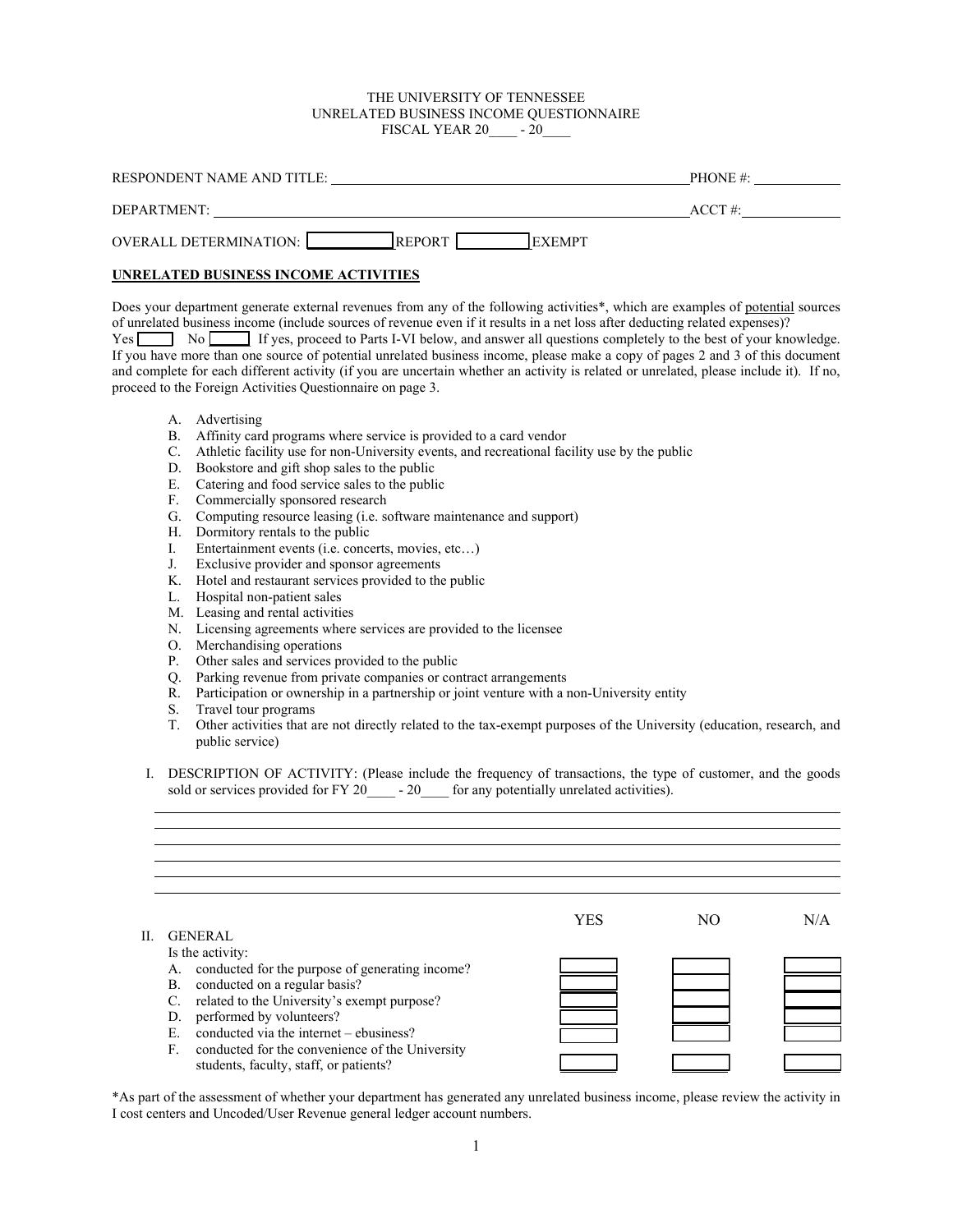#### THE UNIVERSITY OF TENNESSEE UNRELATED BUSINESS INCOME QUESTIONNAIRE - continued FISCAL YEAR 20<sup>---</sup> 20

|     |                                                                                                                                                                                                                                                                                                                                                                                                                                                                                                                                                                                                                                                                                                                                                                | <b>YES</b> | NO | N/A |
|-----|----------------------------------------------------------------------------------------------------------------------------------------------------------------------------------------------------------------------------------------------------------------------------------------------------------------------------------------------------------------------------------------------------------------------------------------------------------------------------------------------------------------------------------------------------------------------------------------------------------------------------------------------------------------------------------------------------------------------------------------------------------------|------------|----|-----|
|     | Does the activity:<br>involve the sale of donated merchandise?<br>А.<br>generate revenue from royalties?<br>В.<br>C.<br>generate revenue from commissions?<br>involve a technologically advanced or unique product<br>D.<br>or service?                                                                                                                                                                                                                                                                                                                                                                                                                                                                                                                        |            |    |     |
| Ш.  | <b>ADVERTISING</b><br>Does the activity involve advertising or corporate<br>А.<br>sponsorship?<br>Are students participating?<br>В.                                                                                                                                                                                                                                                                                                                                                                                                                                                                                                                                                                                                                            |            |    |     |
| IV. | <b>RENTAL OF PROPERTY</b><br>Is space (land, buildings, rooms) rented to non-UT<br>А.<br>persons or entities?<br>Is 10% or more of the rental charge attributable<br>В.<br>to personal property (e.g., furniture or equipment)?<br>Are personal services provided (e.g., security, food,<br>$C_{\cdot}$<br>maid, or linen service, operating microphone and/<br>or lights)?<br>Did UT incur debt to purchase the property<br>D.<br>(identify the property)?<br>Is the leasing organization non-profit?<br>Е.<br>Is the space leased for educational, research or public<br>F.<br>service purposes?<br>Is UT actively involved in the presentation of<br>G.<br>programs conducted in the rented space?<br>Is the rental rate lower than commercial rates?<br>Η. |            |    |     |
| V.  | COMMERCIALLY SPONSORED RESEARCH<br>Is research performed for a person or entity other than<br>А.<br>the federal or state government?<br>Is the research directly related to actual patient care or to<br>В.<br>the education of students?<br>Is the research an investigative activity done to explore<br>C.<br>an intellectual question or to validate a scientific<br>hypothesis in which the University has an academic<br>interest?<br>Is the research the type ordinarily carried on incident<br>D.<br>to a commercial operation, such as ordinary testing or<br>inspection of materials or products?                                                                                                                                                     |            |    |     |
| VI. | PARTNERSHIPS AND JOINT VENTURES<br>A. Does the activity generate revenue from participation in a<br>partnership or joint venture with a non-UT party?<br>B. Has this activity resulted in a Form K-1 being received? If<br>so, please provide a copy of the Form K-1 to the<br>Controller's Office.<br>C. Does the activity generate revenue from an entity directly<br>related to UT?                                                                                                                                                                                                                                                                                                                                                                         |            |    |     |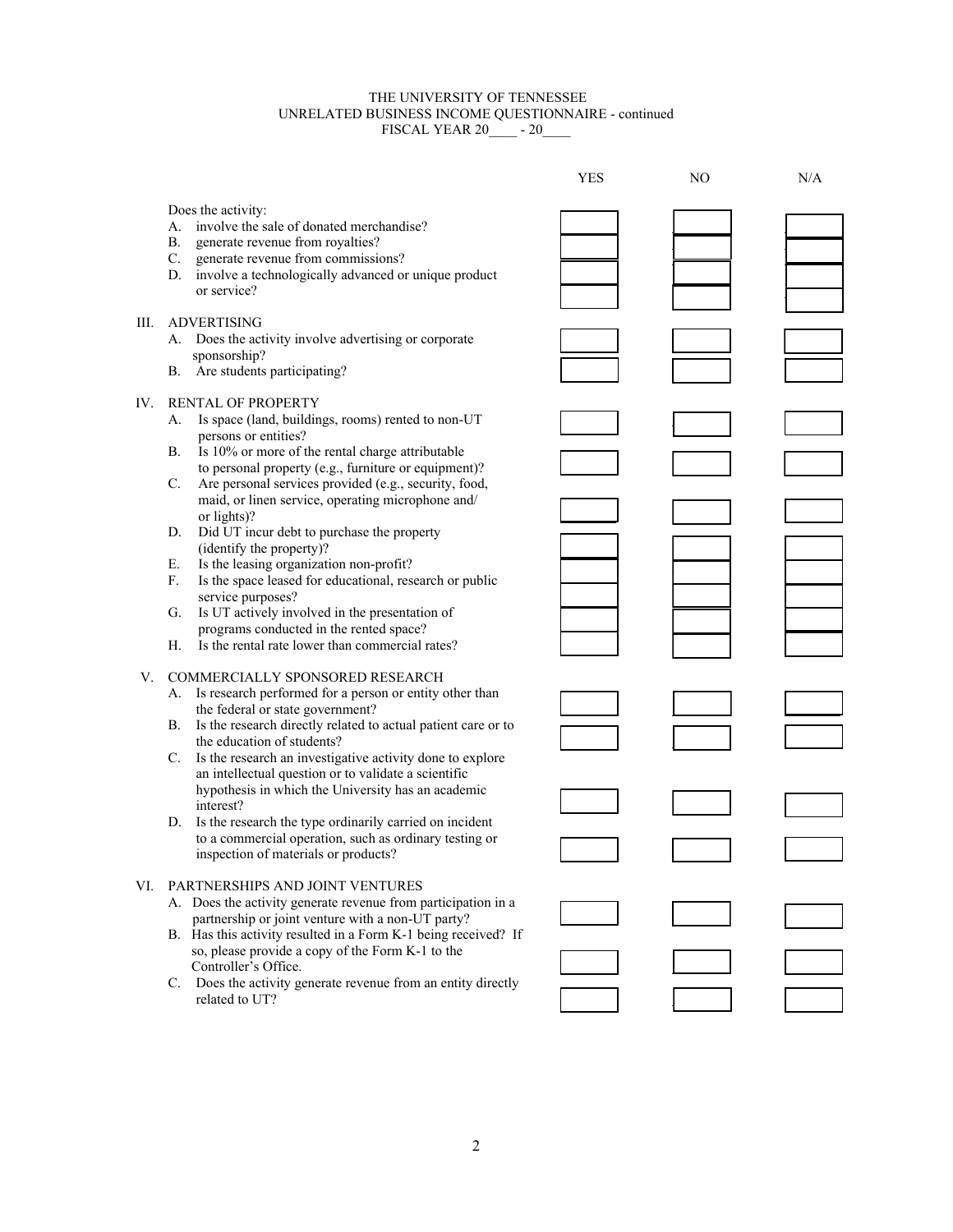## THE UNIVERSITY OF TENNESSEE FOREIGN ACTIVITIES QUESTIONNAIRE FISCAL YEAR  $20$  - 20

| <b>FOREIGN ACCOUNTS</b>                                                                                                                                                                                                                                             |  |
|---------------------------------------------------------------------------------------------------------------------------------------------------------------------------------------------------------------------------------------------------------------------|--|
| Does your department have signature authority over a foreign bank account? Yes No Kingdom States of Biggs and H<br>questions below. If no, please proceed to the Foreign Offices portion of this questionnaire.                                                     |  |
| Bank Name<br>Account Number<br>Name Listed on the Account<br>Approximate Account Balance as of 6-30-20_____ (U.S. dollars)                                                                                                                                          |  |
| <b>FOREIGN OFFICES</b>                                                                                                                                                                                                                                              |  |
| Did your department maintain an office in a foreign country at any time during the fiscal year ended June 30, 20 ?<br>Yes No No If yes, please provide the name of the country below. If no, please proceed to the Foreign Grants<br>portion of this questionnaire. |  |
| Foreign Country in Which an Office is Maintained _______________________________                                                                                                                                                                                    |  |
| <b>FOREIGN GRANTS</b>                                                                                                                                                                                                                                               |  |
| Did your department make any grants, directly or indirectly through a subcontract, to a foreign entity or person during the fiscal                                                                                                                                  |  |

| year ended June 30, 20 $\%$ ? Yes        |  | No l |  |  |  |  | If yes, please complete the questions below for payments made |  |
|------------------------------------------|--|------|--|--|--|--|---------------------------------------------------------------|--|
| during the fiscal year ended June 30, 20 |  |      |  |  |  |  |                                                               |  |

| Payee Name                      |  |
|---------------------------------|--|
| Country Where Payee Resides     |  |
| <b>Total Amount of Payments</b> |  |

# **FOREIGN EMPLOYEES**

Does your department have any employees that reside and work in a foreign country? Yes No Lucky If yes, please contact the Controller's Office to provide further details. If no, please proceed to the Investments in Foreign Entities portion of this questionnaire.

## **INVESTMENTS IN FOREIGN ENTITIES**

Has your department made any investment in a foreign partnership, corporate entity, or other form of business?

Yes No U If yes, please contact the Controller's Office to provide further details. If no, then proceed to the State Sales Tax questionnaire on page 4.